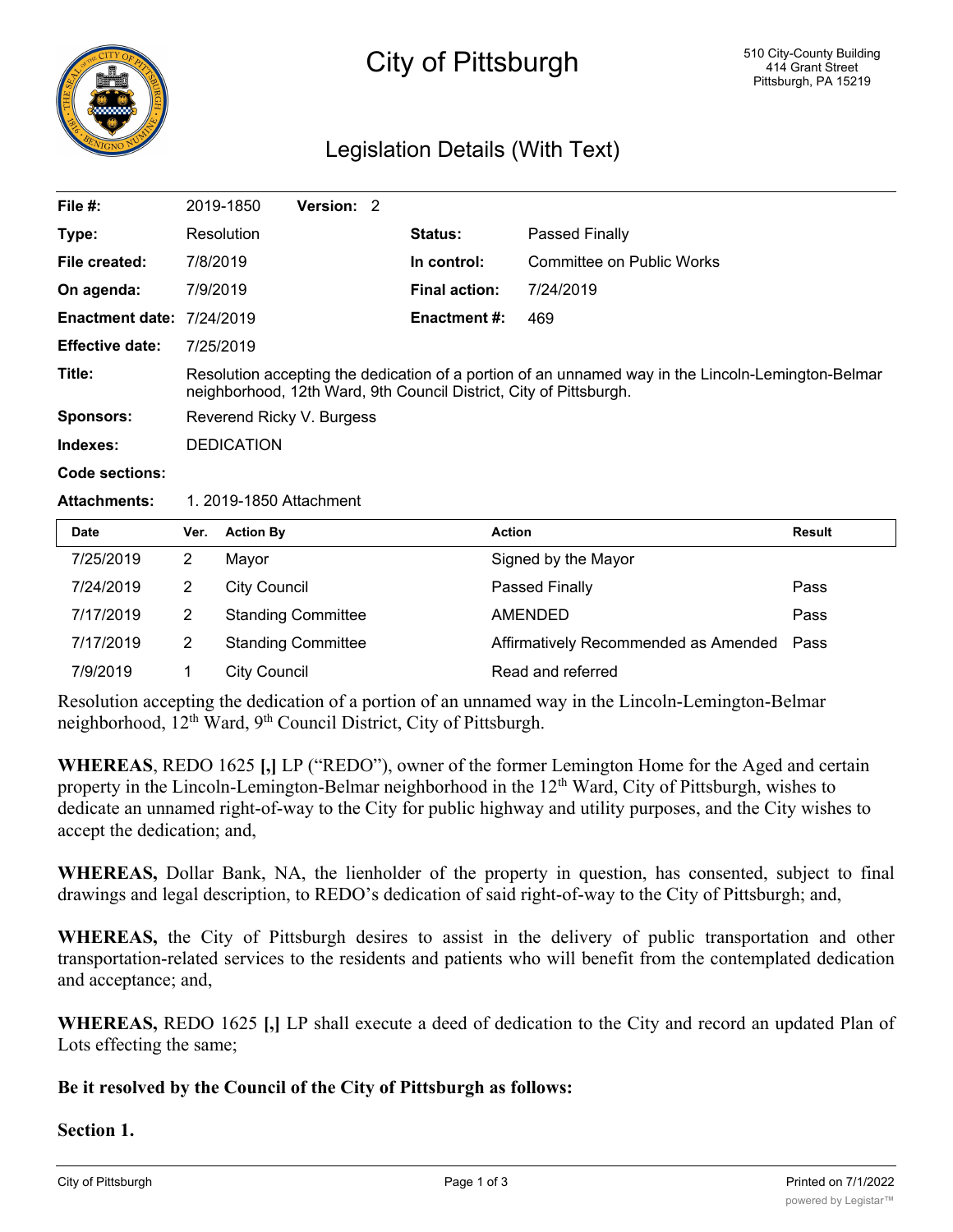The dedication of the following roadway is hereby accepted:

Unnamed Roadway:

#### All that certain piece, parcel or tract of land situate in the 12<sup>th</sup> Ward of the City of Pittsburgh, Allegheny **County, Pennsylvania, consisting of a portion of Tax Parcel No. 173-B-302, more particularly described as follows:**

That portion of Parcel of Ground being known and **currently** recorded as a portion of Lot 1-A, recorded in the Lemington Plan as recorded in Plan Book Volume 115, page 72, in the Allegheny County Department of Real Estate, formerly known as the Recorder of Deeds Office, situate in the  $12<sup>th</sup>$  Ward of the City of Pittsburgh, County of Allegheny, Commonwealth of Pennsylvania, **to be designated as Lot 2 in the REDO 1625 LP Subdivision,** and described to wit:

Beginning at a point on the westerly line of Lincoln Avenue at the dividing line of a 6-foot Right-of-Way in the Rose Garden Plan of Lots as recorded in Plan Book Volume 35, Page 60 and Lot No. 1A in the Lemington Plan of Lots as recorded in Plan Book Volume 115, Page 72; thence along the northerly line of said 6 -foot Right-of-Way and said Rose Garden Plan of Lots N45°02'58"W with a distance of 172.77 feet to a point on the line of Lot No. 19 in said Rose Garden Plan of Lots the true place of beginning; thence continuing along the northerly line on said Rose Garden Plan of Lots and along the line of Lots No. 19, 18, 17, 16, 15, 14, 13, 12 and part of Lot No. 11 N45°02'58"W with a distance of 382.23 feet to a point at the corner of N/F Eva P. Mitchell Housing, LP; thence along the line of said N/F Eva P. Mitchell Housing, LP N44°57'02"E with a distance of 50.00 feet to a point on the line of N/F **[Redo 1625, LP] REDO 1625 LP**; thence along the line of said REDO 1625 LP the following courses and distances: S45°02'58"E with a distance of 382.23 feet to a point; thence by an arc curving to the left having a radius of 76.00 feet and an arc length of 104.11 feet to a point; thence N56°27'49"E with a distance of 44.07 feet to a point; thence by an arc curving to the right having a radius of 70.04 feet and an arc length of 72.08 feet to a point; thence by an arc curving to the left with a radius of 25.00 feet and an arc length of 34.09 feet to a point on the westerly line of said Lincoln Avenue; thence along said Lincoln Avenue S37°18'W with a distance of 93.30 feet to a point; thence leaving said Lincoln Avenue and along the line of N/F **[Redo 1625, LP] REDO 1625 LP** the following courses and distances: by an arc curving to the left having a radius of 13.00 feet and an arc length of 36.49 feet to a point; thence S56°27'49"W with a distance of 41.32 feet to a point; thence by an arc curving to the right having a radius of 126.00 feet and an arc length of 172.60 feet to a point at the true place of beginning.

**Section 2.** The grading, paving, curbing, sidewalks, light pole foundations, street lighting, street trees, planted bump-outs, site furnishings (benches, waste receptacles, and bicycle racks), and the storm, sanitary and water systems shown on the updated Plan of Lots, to be recorded, are hereby accepted.

**Section 3.** This dedication is subject to the terms, conditions and provisions of all matters of public record.

**Section 4.** This dedication is subject to a reservation in favor of Lemington Residential Corporation at all times and for any purpose to go upon, across and recross, and to access the roadway in a manner consistent with the existing nature of the properties, including without limitation, for overhead, underground, and surface utilities and drainage.

**Section 5.** This dedication and acceptance shall take effect immediately upon the delivery to the City Solicitor, City Clerk and the Department of Mobility and Infrastructure of an executed deed from REDO 1625 LP to the City of Pittsburgh demonstrating the dedication of the roadway and other facilities as specified in